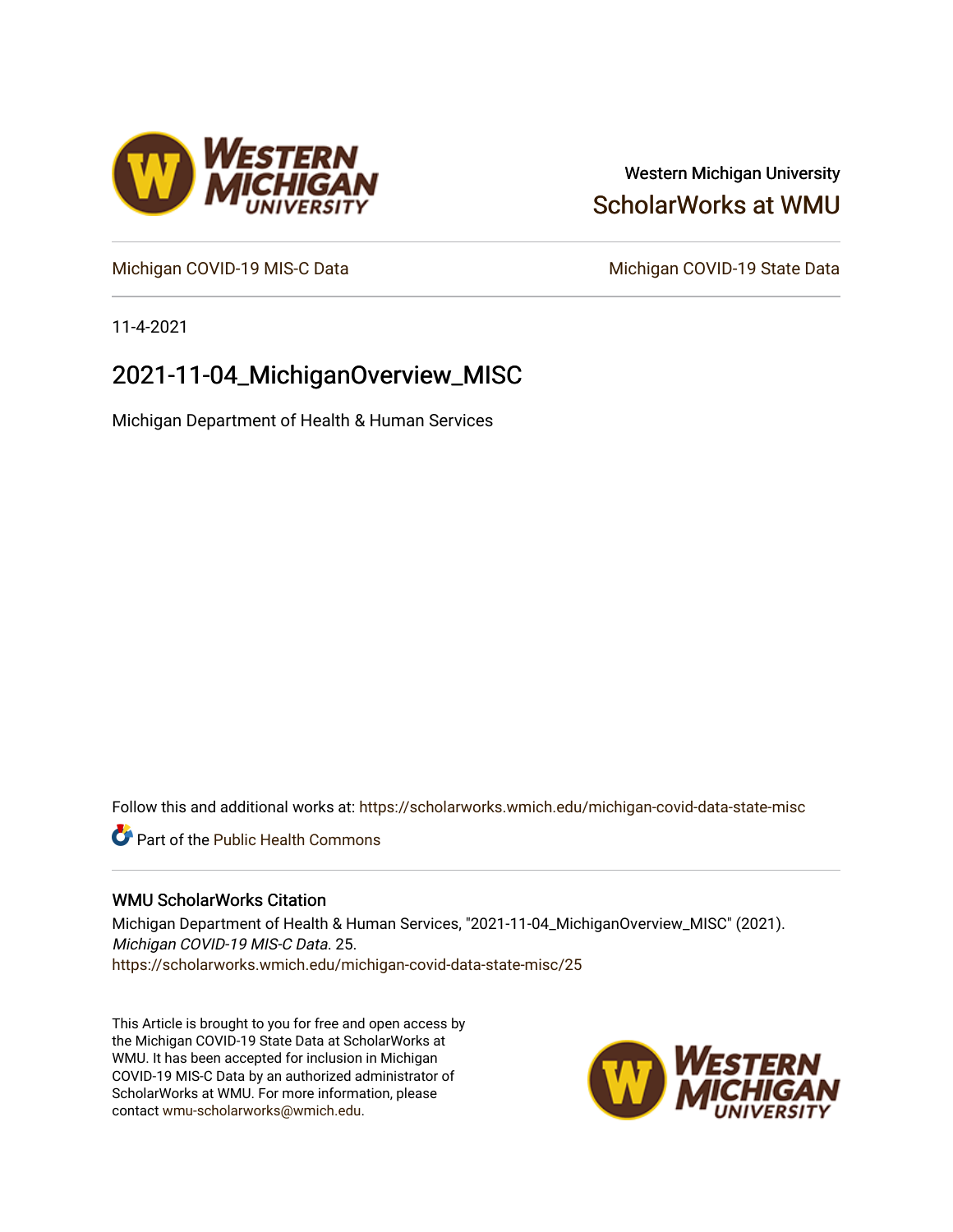# **MIS-C Data and Reporting**

#### **What is MIS-C?**

Multisystem Inflammatory Syndrome in Children (MIS-C) is a condition in children and adolescents under 21 years of age where multiple organ systems become inflamed or dysfunctional which occurs in association with illness. Children with MIS-C may have a fever and various symptoms, including abdominal (gut) pain, vomiting, diarrhea, neck pain, rash, bloodshot eyes, or feeling extra tired. We do not yet know what causes MIS-C. However, many children with MIS-C were infected with the virus that causes COVID-19, or had been around someone with COVID-19.

Health care providers and local health departments are asked to maintain a high degree of suspicion for MIS-C in pediatric and adolescent patients presenting with symptoms similar to Kawasaki Disease or ill individuals who have been previously exposed to COVID-19 with signs and symptoms. Patients have presented with persistent fever\*, hypotension, multiorgan (cardiac, gastrointestinal, renal, hematologic, dermatologic, and neurologic) involvement, and elevated inflammatory markers. Respiratory symptoms have been present in some, but are not a common finding.

\*Persistent fever is a measured fever of 100.4°F (38.0°C) or greater for at least 24 hours, or report of subjective fever lasting at least 24 hours.

#### **Reported Cases of Multisystem Inflammatory Syndrome in Children (MIS-C)**

*Data will be updated on the first and third Thursdays of the month.*

| Multisystem Inflammatory Syndrome in Children (MIS-C) Michigan Data Summary 11/04/2021 |                       |  |  |  |
|----------------------------------------------------------------------------------------|-----------------------|--|--|--|
| # Cases Confirmed and Reported to CDC*                                                 | 176                   |  |  |  |
| MIS-C associated Deaths                                                                | 5 or fewer            |  |  |  |
| Cases admitted to ICU                                                                  | 125 (71.0%)           |  |  |  |
| <b>Onset Date Range</b>                                                                | 4/14/20 to 10/19/2021 |  |  |  |
| Age Range                                                                              | $0-20$ years          |  |  |  |

## \*Meets CDC Case definition **<https://emergency.cdc.gov/han/2020/han00432.asp>**

#### **DEMOGRAPHIC INFORMATION (N=176)**

| <b>Age Group</b> | Count  | %     | Race                          | Count | %     |
|------------------|--------|-------|-------------------------------|-------|-------|
| $0-4$ yrs        | 46     | 26.1% | <b>Black/African American</b> | 73    | 41.5% |
| 5-10 yrs         | 71     | 40.4% | Caucasian                     | 76    | 43.2% |
| $>10$ yrs        | 59     | 33.5% | All Others / Unknown          | 27    | 15.3% |
| Gender           | Counts | %     | Ethnicity                     | Count | %     |
| Male             | 103    | 58.5% | Not Hispanic or Latino        | 127   | 72.2% |
| Female           | 73     | 41.5% | Hispanic or Latino            | 14    | 7.9%  |
| <b>Unknown</b>   |        | 0.0%  | <b>Unknown</b>                | 35    | 19.9% |